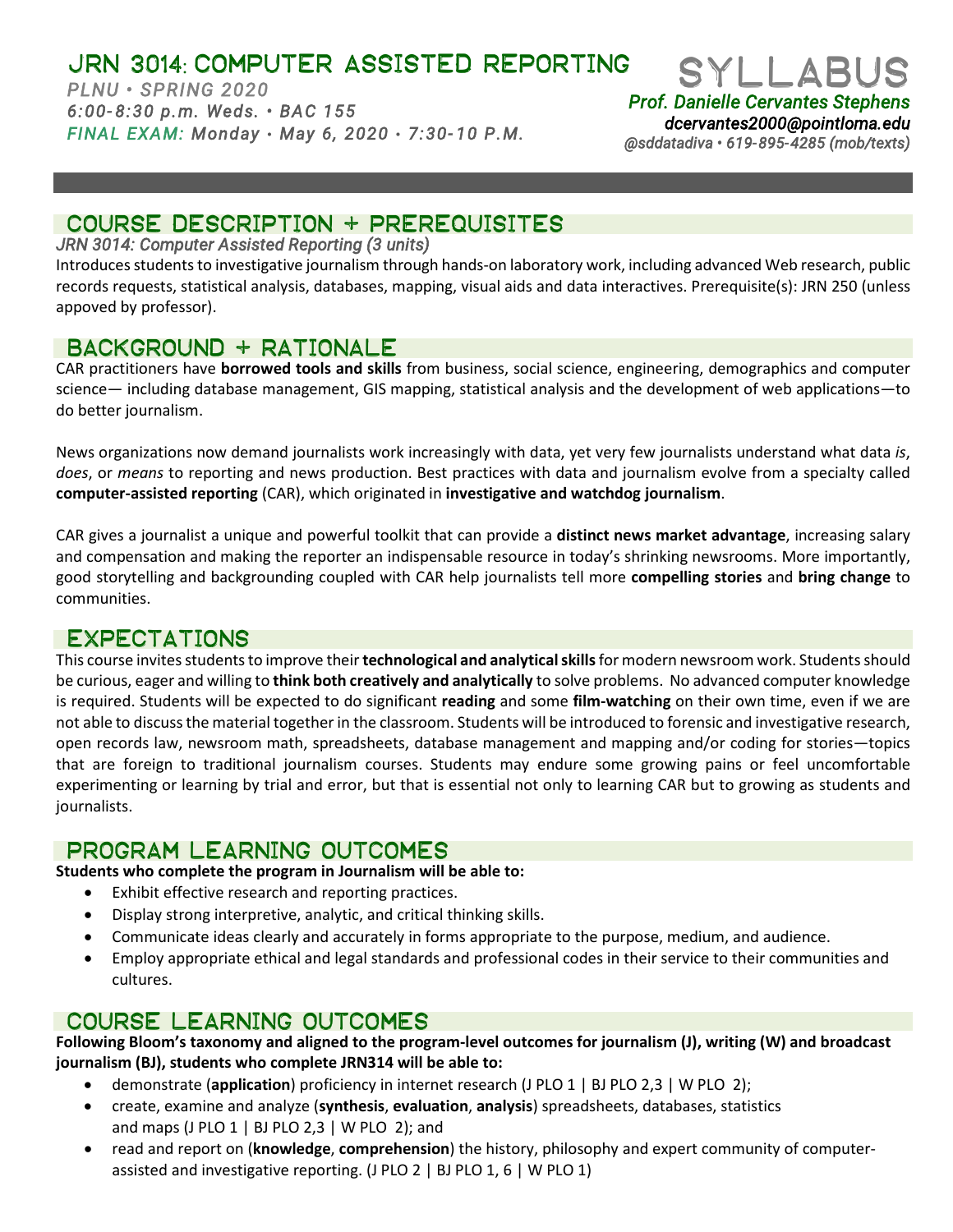## SIGNIFICANT MATERIALS + SOURCES *REQUIRED*

- **DFJ** *Data for Journalists, 5th Edition* (2019), B. Houston (ISBN 0815370407)
- **AOA** *The Art of Access: Strategies for Acquiring Public Records*, D. Cuillier and C. Davis (ISBN 1604265507)
- **IRH** *The Investigative Reporter's Handbook, 5th Edition, B.* Houston, L. Bruzzese and S. Weinberg (Reserve)
- **Various handouts/tip sheets developed by your professor**

## *SUGGESTED*

 **NITN** – *Numbers in the Newsroom: Using Math and Statistics in News* by Sarah Cohen (ISBN 0976603713 / order via IRE/NICAR)

## Required technology

You will need access to a **PC** with Microsoft Excel and Microsoft Access software. **Please note: Mac or open-source versions of similar software are not acceptable and the instructor cannot accommodate multiple technological teaching tracks during class time.**

# Overview of topics + major projects | SUBJECT TO CHANGE

| CLASS<br>MEETING   | <b>TOPICS</b>                                                                                                                                                                                                                                                             | TEXTS / FILMS                                                | <b>UNIT</b><br><b>PROJECTS</b>                      |  |  |  |  |  |
|--------------------|---------------------------------------------------------------------------------------------------------------------------------------------------------------------------------------------------------------------------------------------------------------------------|--------------------------------------------------------------|-----------------------------------------------------|--|--|--|--|--|
| WEEK 1             | Course Orientation   Intro to DJ/CAR                                                                                                                                                                                                                                      | Award-winners<br>Journalism in the Age<br>of Data (JITAD)    | R&R                                                 |  |  |  |  |  |
| WEEK <sub>2</sub>  | <b>Introduction to Computer-Assisted Research/Reporting:</b><br>CAR's origins, tools and best practices. Case studies.                                                                                                                                                    | $\bullet$ DFJ: Ch. 1-2                                       | R&R                                                 |  |  |  |  |  |
| WEEKS 3-5          | Investigative Research   Backgrounding individuals,<br>businesses, organizations: Compiling background material<br>using vital records, locator databases, criminal and civil<br>case files, incorporation and tax filings, professional<br>information and social media. | • IRH Intro, 1, 2, 5, 6, 7<br>• Various HOs<br>• ATPM / SPTL | Backgrounder +<br>Memo                              |  |  |  |  |  |
| $WEEK 6-7$         | Open Records & Watchdog Journalism: Knowing your<br>rights, the CaPRA, FOIA, local laws; public vs. private<br>information and data. Making your own case for<br>information and data.                                                                                    | $\bullet$ AOA<br>$\bullet$ DFJ Ch. 7<br>$\bullet$ LRO        | File PRA with a<br>local public<br>agency<br>+ Memo |  |  |  |  |  |
| WEEK 8             | <b>SPRING BREAK - NO CLASS</b>                                                                                                                                                                                                                                            |                                                              |                                                     |  |  |  |  |  |
| WEEK 9             | Excel I   Fundamentals and basic math: Terminology and<br>working with data. Summing, averaging, finding medians,<br>percent change.                                                                                                                                      | $\bullet$ DFJ Ch. 3                                          | Lab work                                            |  |  |  |  |  |
| <b>WEEKS 10-13</b> | Excel II   Tools for finding trends: Sorting, filtering and<br>pivot tables to summarize data and report trends. Pulling it<br>together to tell a story.                                                                                                                  | $\bullet$ DFJ Ch. 4                                          | Story memo                                          |  |  |  |  |  |
|                    | Access   Working with databases: Terminology and<br>working with data. Reporting on what's in the database,<br>answering the who-what-when-where questions, showing<br>basic trends/connections.                                                                          | $\bullet$ DFJ Ch. 5                                          | Lab work                                            |  |  |  |  |  |
| WEEK 14            | Access II   Enterprise analysis: Digging deeper to test ideas,<br>show relationships between different data and different<br>tables/databases, designing queries. Enterprise joins.<br>Pulling it together to tell a story.                                               | $\bullet$ DFJ Ch. 6                                          | Story memo                                          |  |  |  |  |  |
| FINALS<br>WEEK     | <b>COMPREHENSIVE FINAL EXAM</b><br>Wednesday, May 6, 2020 . 7 p.m. . BAC 155                                                                                                                                                                                              |                                                              |                                                     |  |  |  |  |  |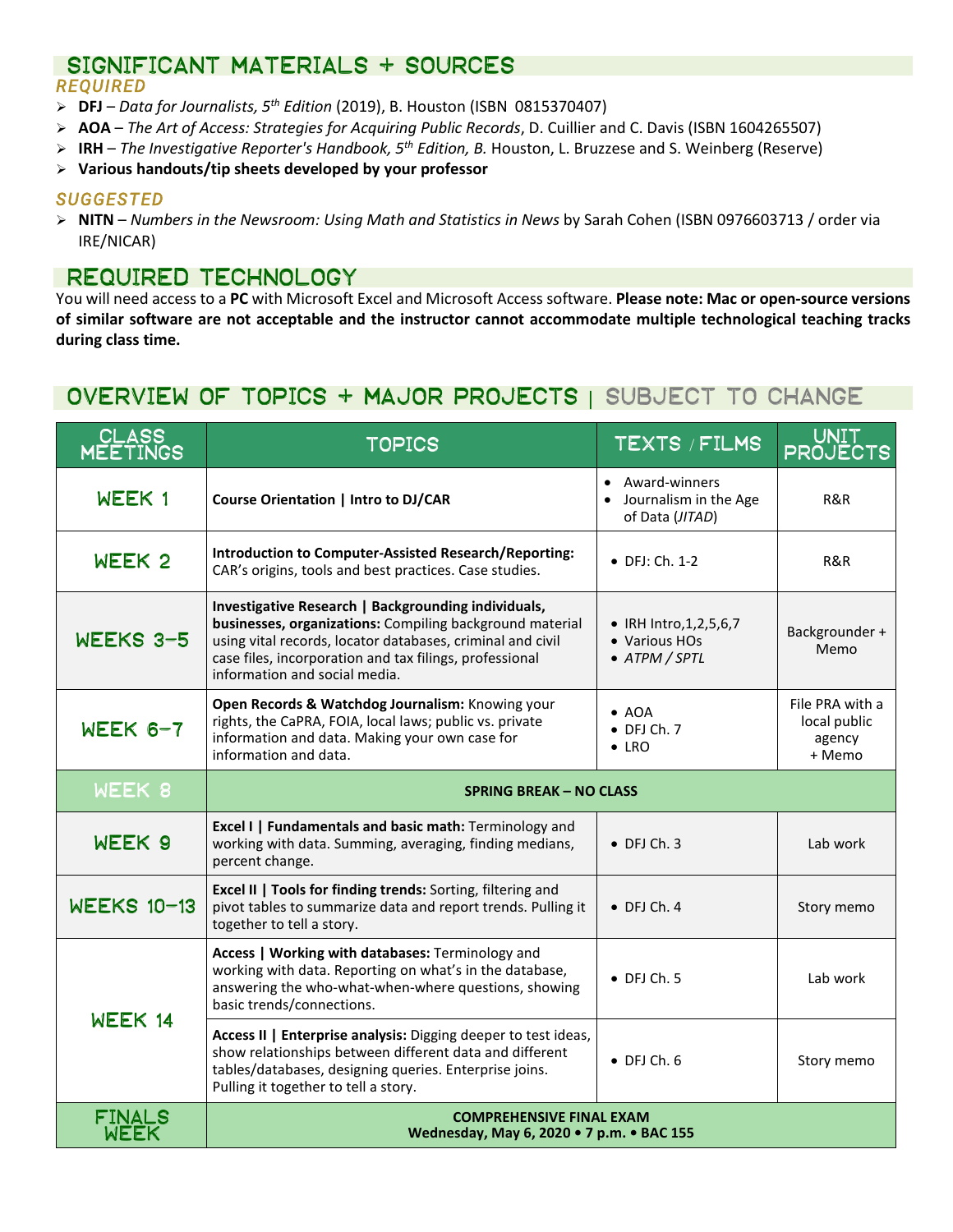## Course grading

## *GRADE BREAKDOWN*

| Knowledge development (R&Rs, in-class assignments)                                                                                                                                         |             |   |       |  |      |  | 30 percent                             |                                              |    |       |    |       |    |       |  |  |  |
|--------------------------------------------------------------------------------------------------------------------------------------------------------------------------------------------|-------------|---|-------|--|------|--|----------------------------------------|----------------------------------------------|----|-------|----|-------|----|-------|--|--|--|
| <b>Assessment (Quizzes)</b>                                                                                                                                                                | 20 percent  |   |       |  |      |  |                                        |                                              |    |       |    |       |    |       |  |  |  |
| Watchdog advocacy (Public records request, rex/data negotiation)<br>Reporting (Backgrounder, Excel and/or Access memos)<br>Final assessment (Comprehensive exam)<br>Attendance. See below. |             |   |       |  |      |  | 10 percent<br>30 percent<br>10 percent |                                              |    |       |    |       |    |       |  |  |  |
|                                                                                                                                                                                            |             |   |       |  |      |  |                                        | ~5 percent                                   |    |       |    |       |    |       |  |  |  |
|                                                                                                                                                                                            |             |   |       |  |      |  |                                        | GRADE CALCULATION (EXPRESSED IN PERCENTAGES) |    |       |    |       |    |       |  |  |  |
|                                                                                                                                                                                            |             |   |       |  |      |  | A                                      | 95-100                                       | B+ | 87-89 | C+ | 77-79 | D+ | 65-69 |  |  |  |
|                                                                                                                                                                                            | $A - 90-94$ | В | 83-86 |  | 73-7 |  | 63-64                                  |                                              |    |       |    |       |    |       |  |  |  |

### *EXTRA CREDIT POLICY*

The instructor makes extra credit available to students who participate fully in class and consistently turn in their regular assignments. Extra credit opportunities are designed to improve students' grades where students fall short and if they are actively trying to improve their performance. *In order for extra credit points to apply at the end of the semester:* [1] a student may not be missing any project assignments, [2] a student may not have more than two (2) unexcused absences, and [3] the student must carry a C (74% or higher) in the course. **These terms can change at any time.**

**B-** 80-82 **C-** 70-72 **D-** 60-62

### *ATTENDANCE POLICY*

A student enrolled in JRN 314 is allowed one [1] unexcused absence (no questions asked). Beyond the first absence, the student will need to provide a doctor's note or proof of official school business to avoid the student's semester grade being reduced 1-2% for each additional unexcused absence.

Regular attendance at all classes is considered essential to optimum academic achievement**. If the student is absent from more than 10 percent of class meetings, the faculty member can file a written report which may result in de-enrollment.** If the absences exceed 20 percent, the student may be de-enrolled without notice until the university drop date or, after that date, receive the appropriate grade for their work and participation. See Academic Policies in the Undergraduate Academic Catalog.

## Disclosures + fine print | UNIVERSITY + LJWL POLICIES

### **PLNU MISSION STATEMENT: To Teach. To Shape. To Send.**

Point Loma Nazarene University exists to provide higher education in a vital Christian community where minds are engaged and challenged, character is modeled and formed, and service becomes an expression of faith. Being of Wesleyan heritage, we aspire to be a learning community where grace is foundational, truth is pursued, and holiness is a way of life.

### **LJWL DEPARTMENT MISSION STATEMENT**

Welcome to the Department of Literature, Journalism and Modern Languages. Embodying the core values of a Christian liberal arts education in the Wesleyan theological tradition, and focusing on the power of language and story to shape us and our world, the LJWL Department and programs will provide students with knowledge, skills, and experiences to equip them to understand, interpret, analyze, evaluate, and create texts as linguistic and/or artistic expressions of diverse human experiences. We value reading, writing, researching, speaking, and discussing as profound means of participating in the redemptive work of God in all of creation. The following document will provide you with the information sources and information guidelines to University and Departmental policies that apply to all courses taken in this Department.

### **UNIVERSITY ACADEMIC HONESTY**

Students should demonstrate academic honesty by doing original work and by giving appropriate credit to the ideas of others. Academic dishonesty is the act of presenting information, ideas, and/or concepts as one's own when in reality they are the results of another person's creativity and effort. A faculty member who believes a situation involving academic dishonesty has been detected may assign a failing grade for that assignment or examination, or, depending on the seriousness of the offense, for the course. Faculty should follow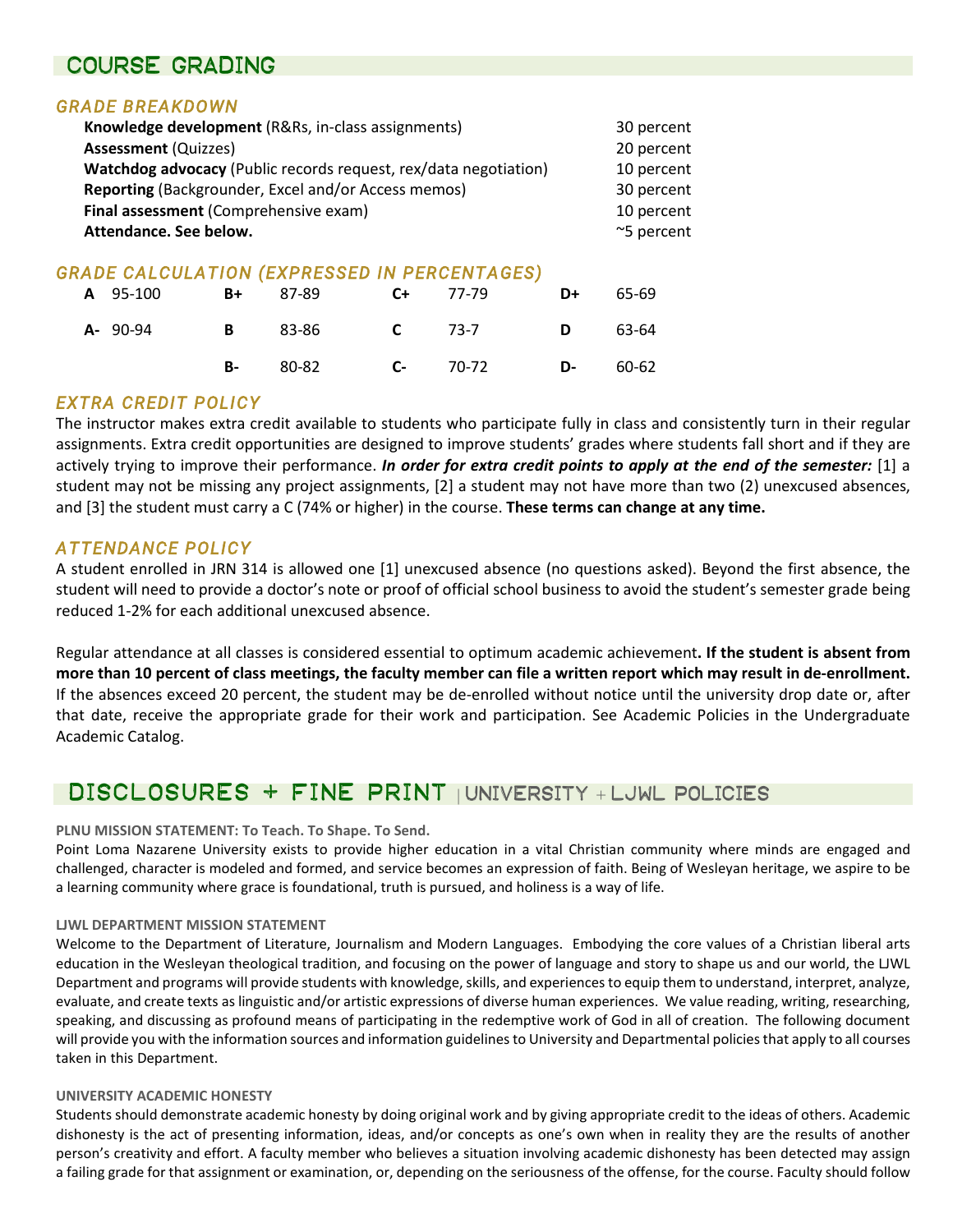and students may appeal using the procedure in the university Catalog. See **[Academic Policies](http://catalog.pointloma.edu/content.php?catoid=18&navoid=1278)** for definitions of kinds of academic dishonesty and for further policy information.

- *Cheating* is the use of unauthorized assistance that results in an unfair advantage over other students. It includes but is not limited to: Bringing and/or using unauthorized notes, technology or other study aids during an examination; looking at other students' work during an exam or in an assignment where collaboration is not allowed; attempting to communicate with other students in order to get help during an exam or in an assignment where collaboration is not allowed; obtaining an examination prior to its administration; allowing another person to do one's work and submitting it as one's own; submitting work done in one class for credit in another without the instructor's permission.
- *Plagiarism* is the use of an idea, phrase or other materials from a source without proper acknowledgment of that source. It includes but is not limited to: The use of an idea, phrase, or other materials from a source without proper acknowledgment of that specific source in a work for which the student claims authorship; the misrepresentation and/or use of sources used in a work for which the student claims authorship; the use of papers purchased online as all or part of an assignment for which the student claims authorship; submitting written work, such as laboratory reports, computer programs, or papers, which have been copied from the work of other students, with or without their knowledge and consent.
- *Falsification* is the alteration of information or forging of signatures on academic forms or documents. It includes but is not limited to: using improper methods of collecting or generating data and presenting them as legitimate; altering graded work and submitting it for re-grading; falsifying information on official academic documents such as drop/add forms, incomplete forms, petitions, recommendations, letters of permission, transcripts or any other university document; misrepresenting oneself or one's status in the university.
- *Aiding academic dishonesty* is assisting another person in violating the standards of academic honesty. It includes but is not limited to: Allowing other students to look at one's own work during an exam or in an assignment where collaboration is not allowed; providing information, material, or assistance to another person knowing that it may be used in violation of academic honesty policies; providing false information in connection with any academic honesty inquiry.
- *Malicious intent* is misuse of academic resources or interference with the legitimate academic work of other students. It includes but is not limited to: removing books, journals or pages of these from the library without formal checkout; hiding library materials; refusing to return reserve readings to the library; damaging or destroying the projects, lab or studio work or other academic product of fellow students.

A student remains responsible for the academic honesty of work submitted in PLNU courses and the consequences of academic dishonesty beyond receipt of the final grade in the class and beyond the awarding of the diploma. Ignorance of these catalog policies will not be considered a valid excuse or defense. Students may not withdraw from a course as a response to a consequence.

#### **LJWL ACADEMIC HONESTY POLICY**

The LJWL Department deems intellectual and academic integrity critical to academic success and personal development; therefore, any unethical practice will be detrimental to the student's academic record and moral character. Students who present the work of others as if it were their own commit plagiarism. Presenting another's work as one's own includes, but is not limited to, borrowing another student's work, buying a paper, and using the thoughts or ideas of others as one's own (using information in a paper without citation). Plagiarized work will result in a failing grade for the assignment and possibly for the course. In either event, a written report will be filed with the department chair and the area dean. The dean will review the report and submit it to the Provost and the Vice President for Student Development. It will then be placed in the student's academic file.

#### **PUBLIC DISCOURSE**

By continuing in this class, you acknowledge that your work may be viewed by others in the class. Unless students opt-out in writing, their work, such as final drafts of stories, research or analysis may be incorporated into instruction. Students' work might also be posted to any/all JRN 314 class blog(s) or online media for review. **If work is posted, please know that it may be scrutinized by the public or other journalists, and students may be required to show proof of sources and attributions.**

**Some of the work we will do in this class is cooperative, by nature of the class discussions and general feedback given to written work and/projects; thus you should think of all your writing and speaking for and in class as public, not private, discourse.**

#### **INCLUSIVE LANGUAGE**

Because the Literature, Journalism, and Modern Language department recognizes the power of language, all public language used in this course, including written and spoken discourse, will be inclusive. This standard is outlined by all major academic style guides, including MLA, APA, and Chicago, and is the norm in university-level work.